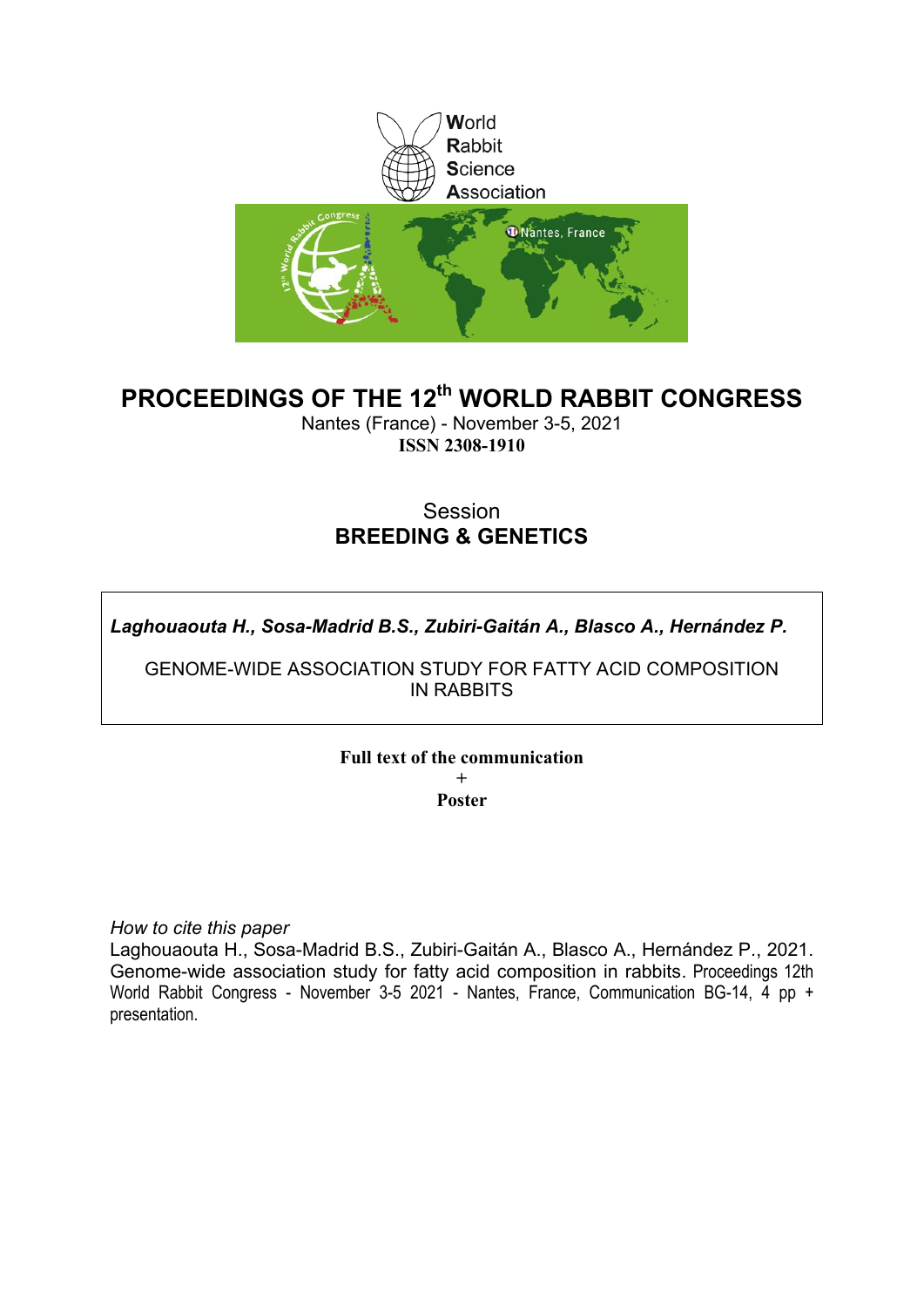### **GENOME-WIDE ASSOCIATION STUDY FOR FATTY ACID COMPOSITION IN RABBITS**

#### **Laghouaouta H., Sosa-Madrid B.S., Zubiri-Gaitán A., Blasco A., Hernández P.\***

Institute for Animal Science and Technology, Universitat Politècnica de València, 46022 València, Spain \*Corresponding author: phernan@dca.upv.es

#### **ABSTRACT**

Fatty acid composition is a key trait influencing the nutritional and organoleptic quality of meat. A divergent selection experiment for intramuscular fat content in rabbits was performed during nine generations, showing a correlated response on the fatty acids profile. A genome-wide association study was carried out on the selected lines in order to identify genomic regions associated with the fatty acid composition. The studied traits were saturated fatty acids (SFA), monounsaturated fatty acids (MUFA), polyunsaturated fatty acids (PUFA) and the ratios PUFA/SFA, MUFA/SFA, and N6/N3. Bayesian statistics under the Bayes B model were used to analyze the genomic data of 475 rabbits from the two lines. Main genomic regions harboring genes related to lipid metabolism were identified in rabbit chromosomes (OCU) OCU1, OCU3, OCU8, OCU9, OCU17, and OCU18. A relevant region at 46.0-49.2 Mb on OCU18 overlapped for SFA, MUFA, and the ratio MUFA/SFA. This region explained 7.91%, 1.90%, and 0.55% of the genomic variances of MUFA/SFA, MUFA, and SFA, respectively. In addition, an important genomic region at 34-37.9 Mb on OCU1 overlapped for SFA, PUFA, PUFA/SFA, and N6/N3. This region explained up to 11.32 %, 1.89%, 2.78%, and 1.26% of the genomic variance of SFA, PUFA, PUFA/SFA, and N6/N3, respectively. Main genes retrieved by functional analyses were: *SCD, PLIN2, ERLIN1*, and *LIPC*. These genes bear a crucial role in lipid metabolism. The main genomic regions in which we found genes related to lipid metabolism were not previously detected in our experiment for IMF. *MTMR2* is the only gene that was associated with both the fatty acid composition and the IMF content. Further analyses would be necessary in order to corroborate the associations identified by this study.

**Key words**: divergent selection, fatty acids, genomic analysis, intramuscular fat, rabbits.

#### **INTRODUCTION**

Intramuscular fat (IMF) and the fatty acid composition are closely related to meat nutritional and organoleptic quality. A divergent selection experiment for IMF content in rabbits was carried out at the Universitat Politècnica de València during nine generations. This selection led to a correlated response on the fatty acid composition. A companion paper has reported that the correlated response to selection was higher in the high-IMF line for SFA and MUFA fatty acids percentages than in the low-IMF line. The correlated response was negative for PUFA percentage, with higher values for the low-IMF line than for the High-IMF line (Laghouaouta et al., 2020). Genomic studies reported genetic markers and genes having major effects on the fatty acid composition in pigs (Ros-Freixedes et al., 2016) and in beef cattle (reviewed by Gotoh et al., 2018). Besides, we have previously identified genomic regions associated with IMF content in our divergent selection experiment (Sosa-Madrid et al., 2019).

In this study, we carried out genome-wide association studies (GWAS) using the previously mentioned divergently selected rabbit lines, in order to identify genomic regions associated with the fatty acid composition, and also to generate a list of putative candidate genes.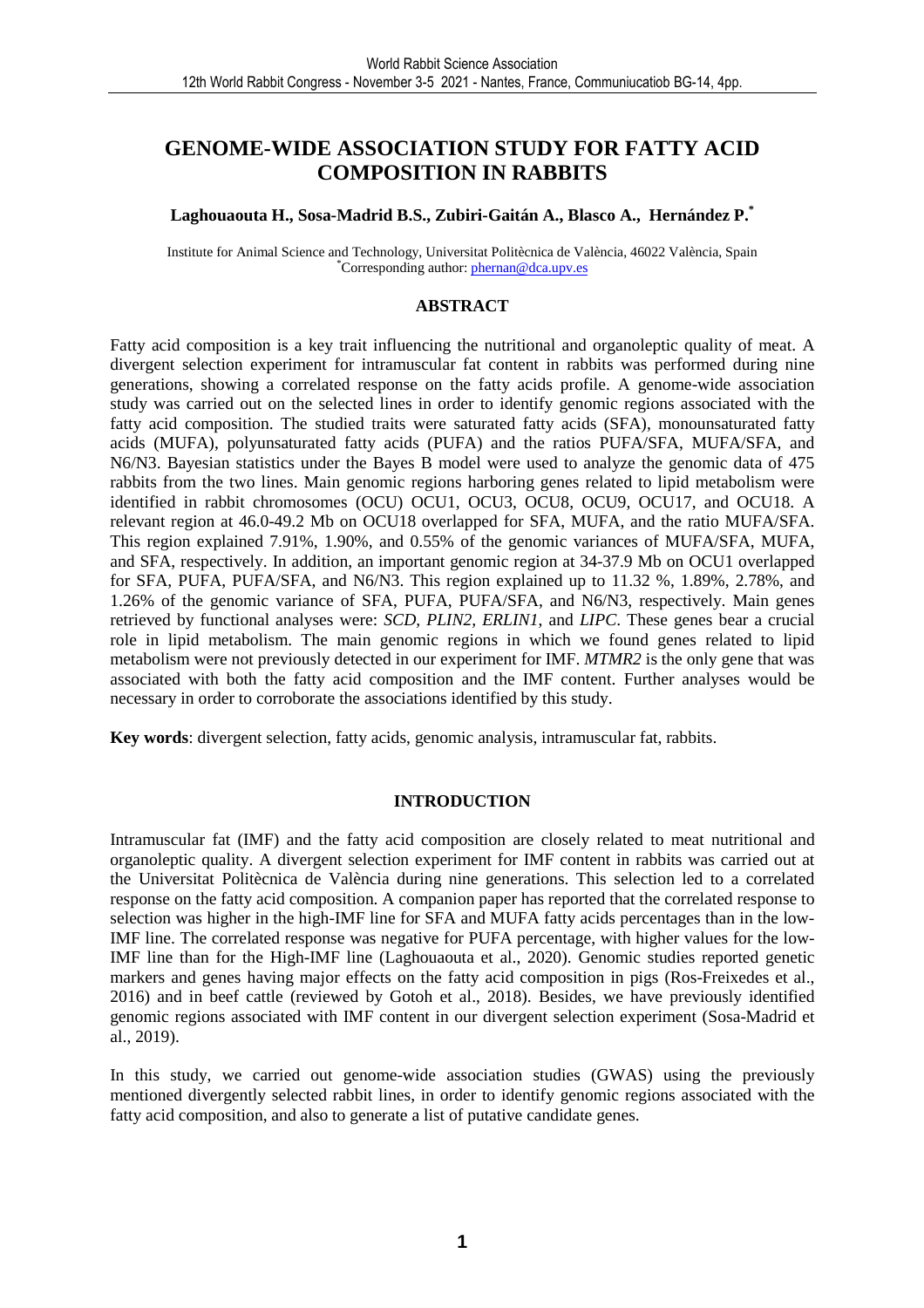### **MATERIALS AND METHODS**

#### **Animals and experimental design**

Rabbits came from the ninth generation of a divergent selection experiment for IMF content (Sosa-Madrid et al., 2019). The study was carried out on 475 individuals (high-IMF line: 239 and low-IMF line: 236). Each individual was slaughtered and dissected to obtain samples from the left *longissimus thoracis et lumborum* muscle (LM). We used the chemical method described by O'Fallon et al. (2007) to obtain fatty acid methyl esters (FAME) from the lyophilised LM. After that, we determined the fatty acid composition by gas chromatography (FOCUS, Thermo, Milan, Italy). The studied traits were SFA, MUFA, PUFA, and the ratios PUFA/SFA, MUFA/SFA and N6/N3.

Rabbits were genotyped using the Affymetrix Axiom OrcunSNP Array. The SNP array contains 199,692 molecular markers. Quality control and genotype calling were performed with Axiom Analysis Suite v. 4.0.3 of Thermo Fisher Scientific. The SNP data were filtered using the following quality control criteria: call rate  $\geq$  0.95, minor allele frequencies  $\geq$  0.05, and only SNPs with known chromosome position. Further, animal samples with a missing genotype frequency greater than 0.05 were excluded from the data set. After quality control, 475 animals and 90,235 SNPs were used for the association analysis.

#### **Statistical analysis and functional enrichment analysis**

The GWAS were performed using the Bayes B model:

$$
\mathbf{y} = \mathbf{X}\mathbf{b} + \sum_{j=1}^{k} z_j \alpha_j \delta_j + \mathbf{e}
$$

where  $\bf{v}$  is the phenotypes vector;  $\bf{X}$  is the incidence matrix for fixed effects;  $\bf{b}$  is the vector with the fixed effects of month (five levels), sex (two levels) and parity order (three levels);  $z_j$  is the vector of genotypes for a SNP at locus *j* ( $j = 1, ..., k$ , where  $k$  is the number of SNPs after quality control);  $\alpha_j$  is the random substitution effect for SNP *j*;  $\delta_j$  is a random 0/1 variable that represents the presence ( $\delta_j = 1$ ) with probability 1- $\pi$ ) and the absence ( $\delta$ <sup>*j*</sup> = 0 with probability  $\pi$ ) of the SNP *j* and *e* is the vector of the random residuals. The proportion of SNPs with zero effects in each iteration was determined using predefined values for the parameter  $\pi$  (0.9988) (Ros-Freixedes et al., 2016, Sosa-Madrid et al., 2019). Residuals were considered to be independent and normally distributed. The marginal posterior distributions of the model parameters were estimated using Monte Carlo Markov chains. A total of 500,000 iterations were performed, with a burn-in of 100,000, and a lag of 40. The genomic variance was computed as the posterior distribution of the percentage of the total genetic variance explained by the SNP markers within 1Mb non-overlapping windows. In this study, 1982 non-overlapping genomic windows of 1-Mb were a priori allocated to the 21 autosomes. The association between a trait and a genomic region was assessed by the window contribution to the genomic variance. Genomic windows that explained at least 1.0% of the genomic variance of a particular trait were considered to be associated. In addition, the genomic windows exceeding 0.5% of the genomic variance and having SNPs with a Bayes factor greater than 10 were also considered as associated. The associated regions were extended to  $\pm$  500 Kb from the first and latest associated SNP in order to consider nearby associated SNPs. Genes were retrieved from these extended regions. The GenSel software (Garrick & Fernando, 2013) was used for the analysis.

The gene annotations were obtained from the Ensembl Genes 98 database using the Biomart Software (https://www.ensembl.org/biomart/martview/f73c148e17e81673ab0eab4444a2586c). The metabolic pathways of these genes were retrieved from DAVID (Database for Annotation, Visualization and Integrated Discovery) v.6.8 (Jiao et al., 2012). We focused on the functions and pathways related to lipid metabolism.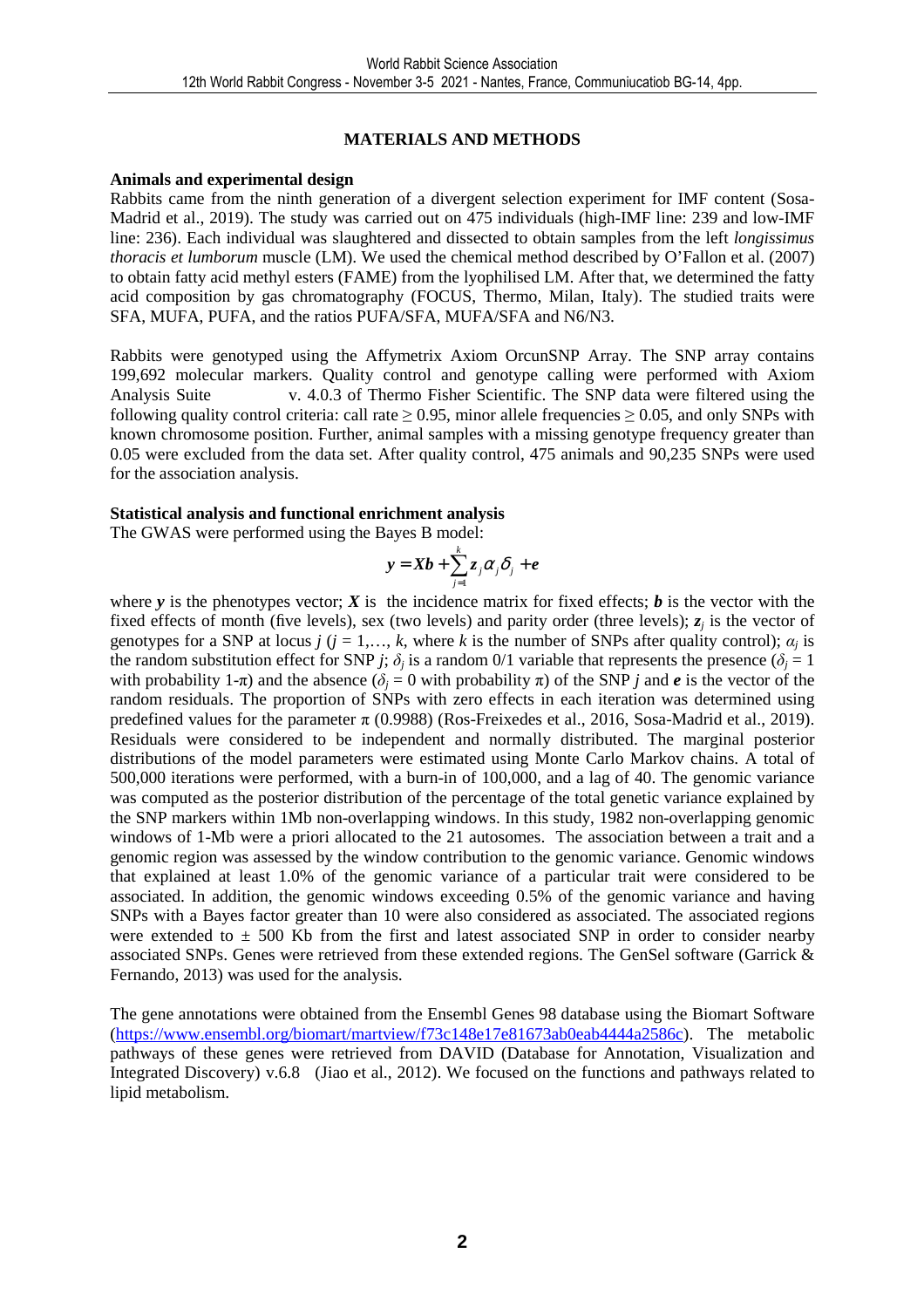### **RESULTS AND DISCUSSION**

The associated regions with the fatty acid composition of LM muscle were spread across different chromosomes (OCU) (OCU1, OCU3, OCU5, OCU6, OCU8, OCU9, OCU10, OCU13, OCU14, OCU15, OCU16, OCU17, and OCU18; Table 1).

A large genomic region at 34-37.9 Mb on OCU1 accounted for the highest genomic variance of SFA (11.32%), with a Bayes factor up to 115. The same region was associated with PUFA, PUFA/SFA, and N6/N3, explaining 1.89%, 2.78%, and 1.26% of the genomic variance, respectively. This region included two important genes, *ACER2* and *PLIN2*. The *ACER2* gene is involved in lipid metabolism, while *PLIN2* is implicated in the accessibility of lipases to the stored fats in response to the energy demands of the cells. In addition, Gol et al. (2016) reported that *PLIN2* gene could be a useful marker for lean growth in pigs. The 148.5-150.2 Mb genomic region on OCU3 was associated with SFA, MUFA, PUFA, and the ratio PUFA/SFA. This region corresponds to the location of *ENSOCUG00000000157* gene related to lipid biosynthesis. This novel gene is also known as *ST3GAL1* in humans, pigs, and mice. Another important region on OCU8 at 20.5-22.3 Mb was found to be associated with both MUFA and PUFA, with six genes. Among them, *PIK3C2G, PLCZ1*, and *PLEKHA5* are related to lipid metabolism and binding. On the same chromosome, the 14.7-16.2 Mb region was associated with SFA. Although our previous results showed that it was also associated with IMF content (Sosa-Madrid et al., 2019), the putative candidate genes did not show functional annotations related to lipid metabolism. The genomic region at 63.5-66.0 Mb on OCU9 was associated with SFA, PUFA, and PUFA/SFA (Table 1). This region corresponds to the location of *NPC1* gene involved in lipid transport. On OCU17, the 12.5-14.4 Mb region was associated with MUFA and PUFA. Three genes *ALDH1A2*, *LIPC*, and *MYOE1*, related to lipid metabolism, mapped to this region. *LIPC* catalyzes the hydrolysis of phospholipids, and converts fat transporting molecules such as intermediate-density lipoprotein (IDL) to low-density lipoprotein (LDL).

The genomic region at 46-49.2 Mb on OCU18 was associated to SFA, MUFA, and MUFA/SFA. Among the forty candidate genes, *ERLIN1*, *ENSOCUG00000001375*, and *ENSOCUG00000014801* are highly involved in lipid metabolism. *ERLIN1* promotes lipid binding, while the novel genes are known in pigs and humans as the *Stearoyl-CoA Desaturase (SCD)*. This latter is responsible for the biosynthesis of MUFA from SFA in adipocytes. A strong association between *SCD* and the fatty acid composition was reported in pigs (Ros-Freixedes et al., 2016) and cattle (Gotoh et al., 2018). The MUFA were associated with two more regions, at 120.5-121.9 Mb on OCU1, and at 8.7-10.2 Mb on OCU6. The first region corresponds to the *MTMR2* gene involved in lipid metabolic process, and was also associated with the IMF content in the same rabbit population (Sosa-Madrid et al., 2019).

Taken together, the present study underlines different genes associated with the fatty acids due to the polygenic nature of the group of traits. Other genes were identified in the associated genomic regions presented in Table 1; however, their functional annotations did not show a direct relationship with the fatty acids metabolism.

#### **CONCLUSIONS**

The present study highlighted several genomic regions associated with fatty acid composition. The main associations were found on OCU1 at 34-37.9 Mb, on OCU3 at 148.5-150.2 Mb, and on OCU18 at 46.0-49.2 Mb. The associated regions harbor several genes related to lipid metabolism such as *SCD, PLIN2, ERLIN1*, and *LIPC*. Further analyses on the associated regions would be needed to assess the causal variants.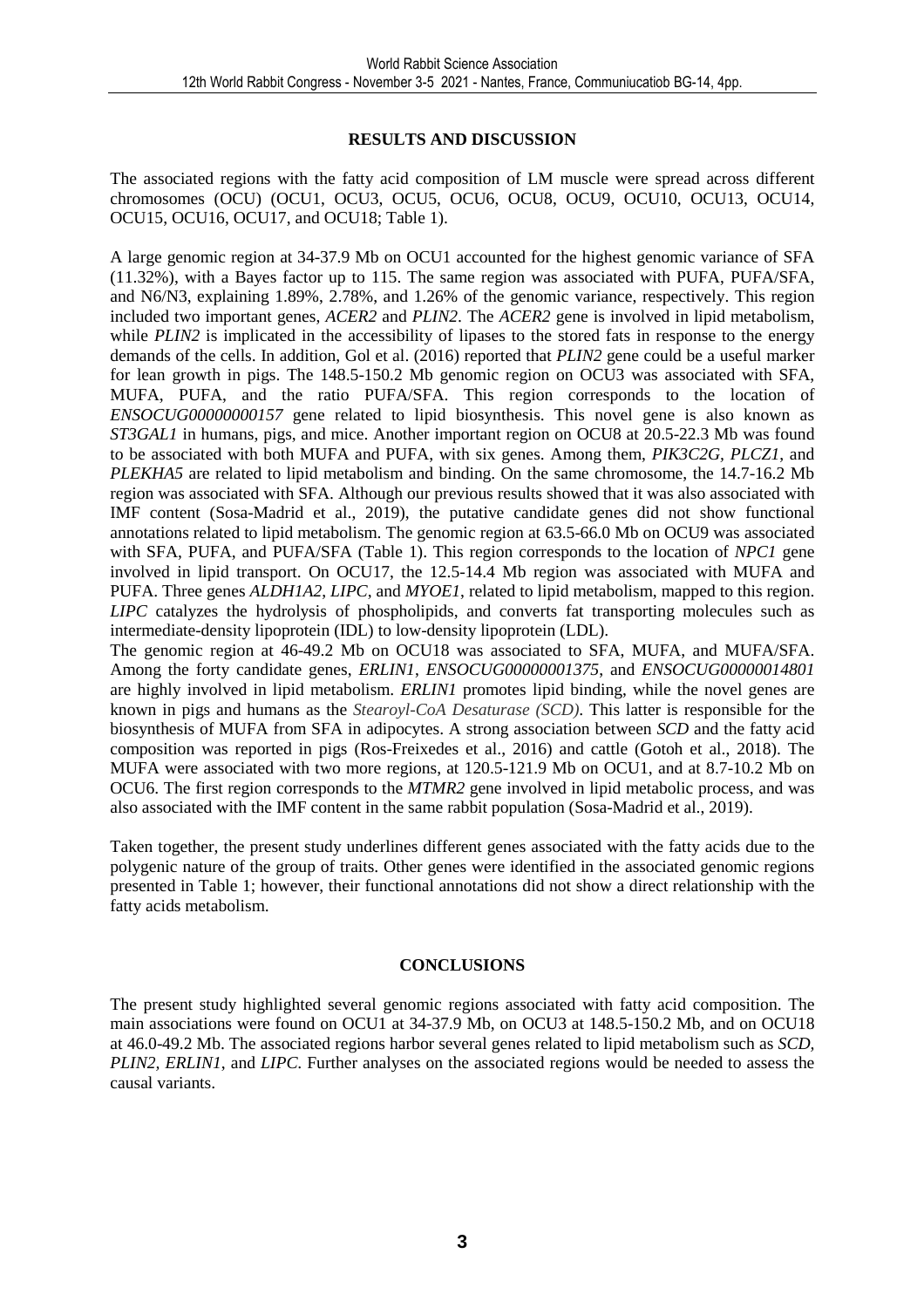| World Rabbit Science Association                                                            |  |  |  |  |  |  |  |
|---------------------------------------------------------------------------------------------|--|--|--|--|--|--|--|
| 12th World Rabbit Congress - November 3-5 2021 - Nantes, France, Communiucatiob BG-14, 4pp. |  |  |  |  |  |  |  |

| OCU <sup>1</sup> | Region $(Mb)^2$ | Number of genes <sup>3</sup> | TRAIT $(*)$ var <sup>4</sup> )                          |  |  |  |
|------------------|-----------------|------------------------------|---------------------------------------------------------|--|--|--|
| 1                | $28.7 - 30.4$   | 3                            | PUFA(0.56), PUFA/SFA (0.53)                             |  |  |  |
|                  | 30.7-32.1       | 7                            | PUFA (0.6), PUFA/SFA (0.59)                             |  |  |  |
|                  | 34-37.9         | 13                           | SFA (11.32), PUFA (1.89), PUFA/SFA (2.78), N6/N3 (1.26) |  |  |  |
|                  | 120.5-121.9     | 12                           | MUFA(0.61)                                              |  |  |  |
| $\mathbf{3}$     | 118.0-119.2     | 11                           | MUFA/SFA (0.58)                                         |  |  |  |
|                  | 148.5-150.2     | $\overline{12}$              | SFA (0.98), MUFA (1.38), PUFA (2.25), PUFA/SFA (2.45)   |  |  |  |
|                  | 154.0-155.4     | $\overline{4}$               | SFA (0.91)                                              |  |  |  |
| 5                | $6.9 - 8.3$     | $\mathbf{1}$                 | MUFA (0.99), PUFA (0.91), PUFA/SFA (0.84)               |  |  |  |
| 6                | $0.01 - 1.2$    |                              | PUFA (0.55), PUFA/SFA (1.09)                            |  |  |  |
|                  | 8.7-10.2        | 1                            | MUFA (0.56)                                             |  |  |  |
| 8                | 14.7-16.2       | $7\phantom{.0}$              | SFA (0.52)                                              |  |  |  |
|                  | 20.5-22.3       | 6                            | MUFA (1.01), PUFA (0.78)                                |  |  |  |
|                  | 51.01-52.26     | 7                            | N6/N3 (0.67)                                            |  |  |  |
|                  | 53.0-54.3       | 14                           | MUFA/SFA (0.53)                                         |  |  |  |
| 9                | 63.5-66.0       | 16                           | SFA (0.96), PUFA (1.9), PUFA/SFA (2.44)                 |  |  |  |
|                  | 68.8-69.8       | $\overline{4}$               | SFA (0.56)                                              |  |  |  |
| 10               | $4.9 - 6.1$     | 4                            | MUFA/SFA $(0.63)$                                       |  |  |  |
|                  | 41.9-44.1       | 3                            | SFA (0.59), MUFA (0.53), PUFA (0.58), PUFA/SFA (0.52)   |  |  |  |
| 13               | 125.9-127.0     | 23                           | <b>MUFA (0.99)</b>                                      |  |  |  |
| 14               | 77.8-79         | 12                           | MUFA/SFA (0.52)                                         |  |  |  |
| 15               | 7.56-9.37       | 13                           | N6/N3(0.83)                                             |  |  |  |
|                  | 9.7-11.1        | 9                            | SFA (0.63), PUFA (0.87), PUFA/SFA (1.6)                 |  |  |  |
| 16               | 61.7-62.9       | $\,8\,$                      | MUFA/SFA (0.59)                                         |  |  |  |
|                  | 71.05-72.99     | 6                            | $N6/N3$ (1.04)                                          |  |  |  |
| $17\,$           | 12.5-14.4       | 13                           | MUFA (0.65), PUFA (0.59)                                |  |  |  |
| 18               | 11.0-12.3       | $\overline{4}$               | MUFA/SFA (0.86)                                         |  |  |  |
|                  | 21.0-22.4       | $\mathbf{2}$                 | MUFA/SFA (0.93)                                         |  |  |  |
|                  | 46-49.2         | 40                           | SFA (0.55), MUFA (1.9), MUFA/SFA (7.91)                 |  |  |  |

**Table 1**: Candidate regions for fatty acid composition of *longissimus thoracis et lumborum* in rabbits

<sup>1</sup>Rabbit chromosome, <sup>2</sup>Megabases, <sup>3</sup>Protein coding genes, <sup>4</sup>percentage of the genomic variance explained by the associated region,

SFA: Saturated fatty acids, MUFA: Monounsaturated fatty acids, PUFA: Polyunsaturated fatty acids.

#### **REFERENCES**

- Garrick D.J., Fernando R.L. 2013. Implementing a QTL Detection Study (GWAS) Using Genomic Prediction Methodology. *In: Genome-Wide Association Studies and Genomic Prediction. Cedric Gondro C, Van der Werf J, Hayes B, editors. Humana Press. Totowa. NJ, 275–98.*
- Gol S., Ros-Freixedes R., Zambonelli P., Tor M., Pena R. N., Braglia S., Zappaterra M., Estany J., Davoli R. 2016. Relationship between perilipin genes polymorphisms and growth, carcass and meat quality traits in pigs. *J. Anim. Breed. Genet.,* 133(1), 24–30.
- Gotoh T., Nishimura T., Kuchida K., Mannen H. 2018. The Japanese Wagyu beef industry: Current situation and future prospects - A review. *Asian-australas. J. Anim. Sci.,* 31, 933–950.
- Jiao X., Sherman B. T., Huang D. W., Stephens R., Baseler M. W., Lane H. C., Lempicki R. A. 2012. DAVID-WS: a stateful web service to facilitate gene/protein list analysis. Bioinformatics, 28(13), 1805–1806.
- Laghouaouta H., Zubiri-Gaitán A., Sosa-Madrid B.S, Blasco A., Hernández P. 2020. Changes in fatty acid composition due to selection for intramuscular fat. Submitted to *12th World Rabbit Congress, 2020 July, Nantes, France.*
- O'Fallon J. V., Busboom J. R., Nelson M. L., Gaskins C. T. 2007. A direct method for fatty acid methyl ester synthesis: Application to wet meat tissues, oils, and feedstuffs.*J. Anim Sci*., 85(6), 1511–1521.
- Ros-Freixedes R., Gol S., Pena R. N., Tor M., Ibáñez-Escriche N., Dekkers J. C. M., Estany J. 2016. Genome-Wide Association Study Singles Out SCD and LEPR as the Two Main Loci Influencing Intramuscular Fat Content and Fatty Acid Composition in Duroc Pigs. *PLOS ONE*, 11(3).
- Sosa Madrid B. S., Hernández P., Blasco A., Haley C. S., Fontanesi L., Santacreu M. A., Pena R.N., Navarro P., and Ibáñez‐Escriche N. 2019. Genomic regions influencing intramuscular fat in divergently selected rabbit lines. *Anim. Genet*. 51, 58-69.